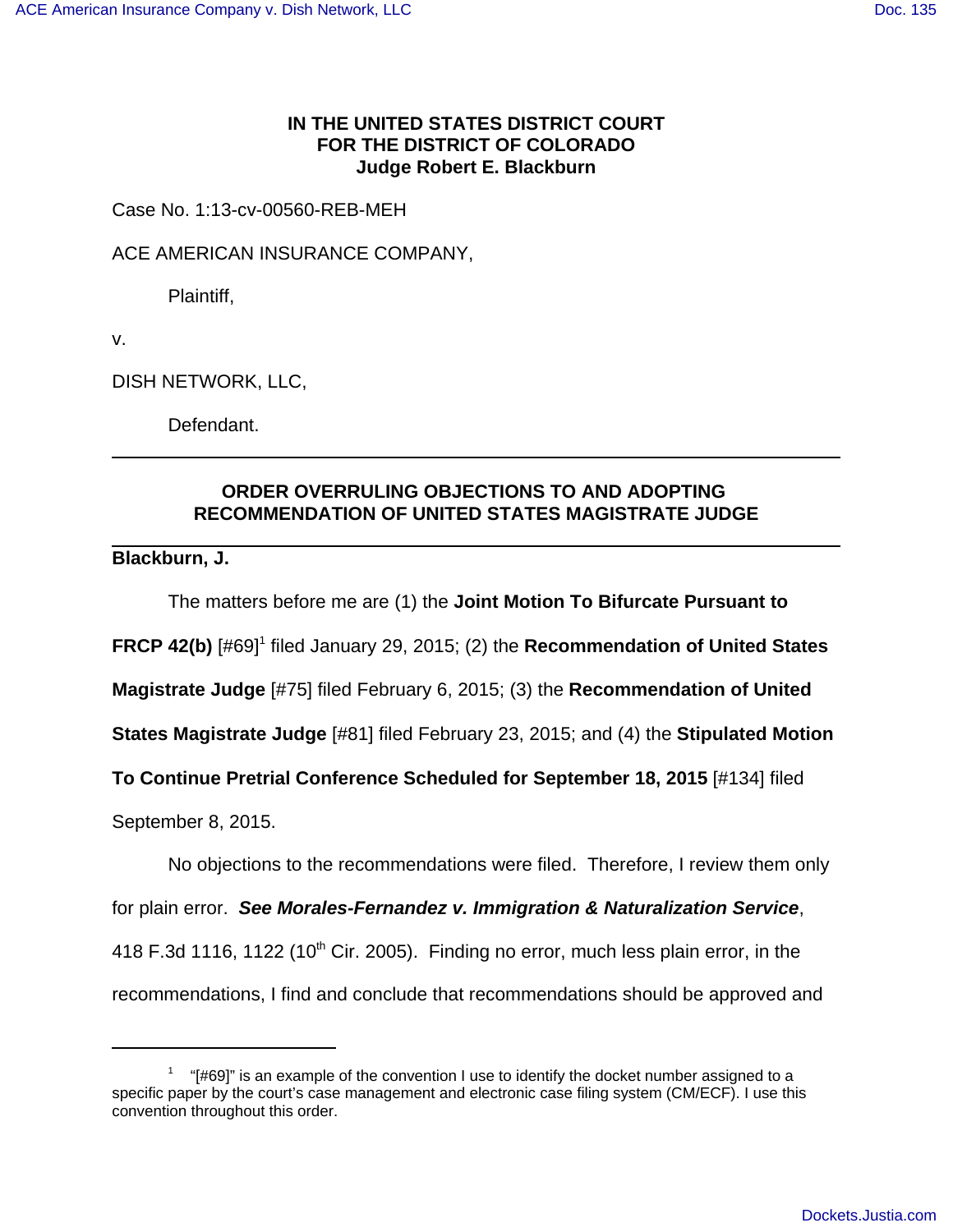adopted. I deny the joint motion to bifurcate and adopt, as an alternative, the schedule recommended by the magistrate judge. I grant the motion to continue the pretrial conference and, thus, continue both the combined Final Pretrial Conference and Trial Preparation Conference and the trial currently set in this case.

This is a declaratory judgment action by the plaintiff, Ace American Insurance Company, seeking a determination that it has no duty to defend and, concomitantly, no duty to indemnify the defendant insured, Dish Network, LLC, in an underlying lawsuit. The underlying lawsuit is pending in the United States District Court for the District of Illinois. Currently, under a reservation of rights, Ace is paying some, but not all, of requested defense costs in the underlying case.

In the motion to bifurcate [#69], the parties seek to litigate separately via separate trials the duty to defend and the duty to indemnify. The magistrate judge recommends that this motion be denied because the efficiencies which might be gained through bifurcation are substantially outweighed by the inherent inefficiencies. I concur.

As noted in the second recommendation [#81], after the first recommendation [#75] was filed, the parties requested separate discovery deadlines and separate briefing schedules related to the duty to defend and the duty to indemnify. The magistrate judge concluded that this approach has some benefits and the parties have been following the schedule recommended by the magistrate judge. Adherence to that schedule, however, requires that the trial and combined Final Pretrial Conference and Trial Preparation Conference be continued.

The underlying lawsuit is set for trial beginning January 5, 2016. Resolution of the underlying lawsuit will inform the duty to indemnify in this case. For this reason and

2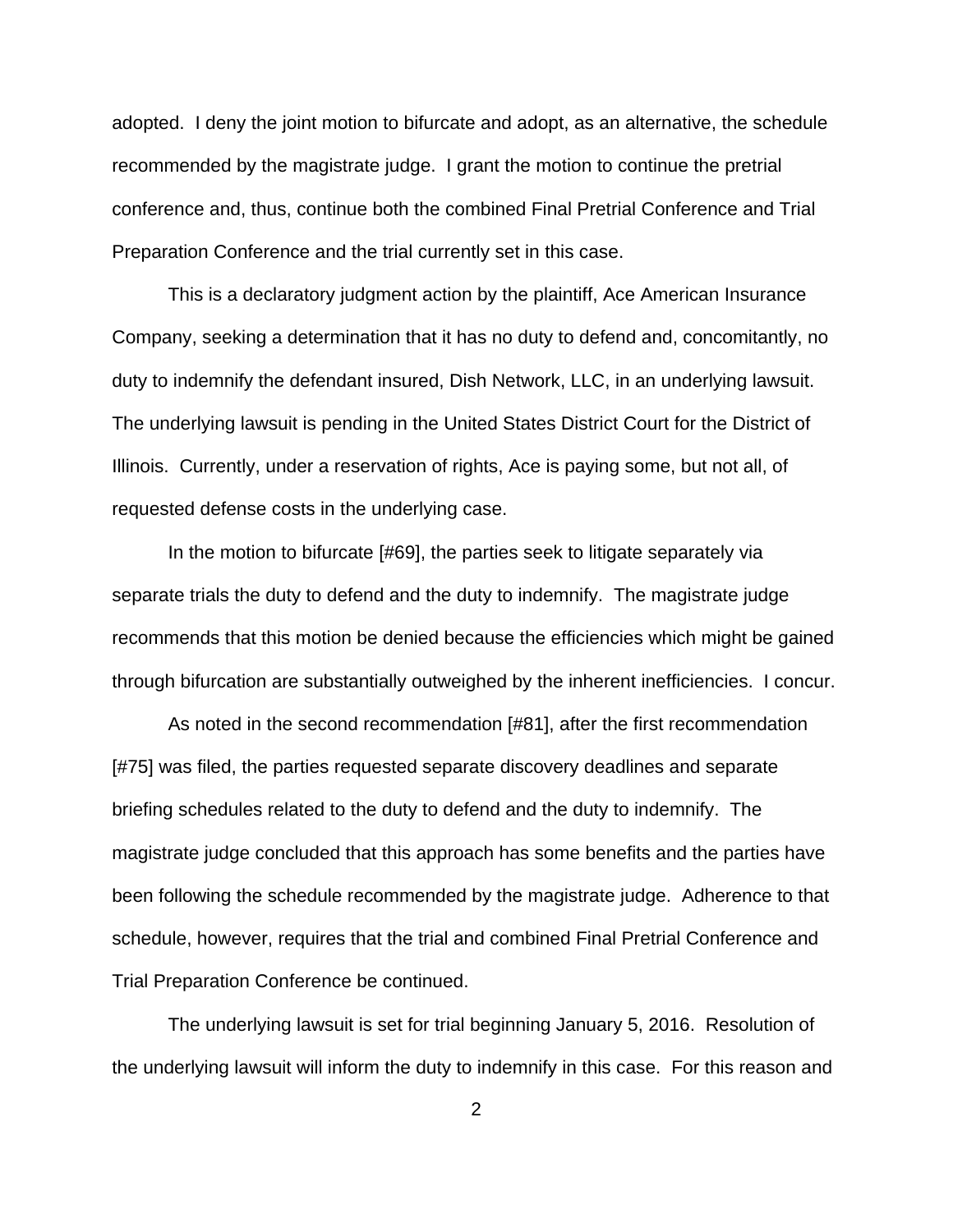others, the schedule recommended by the magistrate judge in his recommendation [#81] is appropriate, although further adjustment of the schedule of briefing concerning the duty to indemnify may be appropriate as the underlying lawsuit develops.

## **THEREFORE, IT IS ORDERED** as follows:

1. That the **Recommendation of United States Magistrate Judge** [#75] filed February 6, 2015, is approved and adopted as an order of this court;

2. That the **Joint Motion To Bifurcate Pursuant to FRCP 42(b)** [#69] filed January 29, 2015, is denied;

3. That the **Recommendation of United States Magistrate Judge** [#81] filed February 23, 2015, is approved and adopted as an order of this court;

4. That the **Stipulated Motion To Continue Pretrial Conference Scheduled for September 18, 2015** [#134] filed September 8, 2015, is granted;

5. That the combined Trial Preparation Conference and Final Pretrial Conference set September 18, 2015, at 10:30 a.m. (MDT), is vacated and continued without date pending further order;

6. That the trial set to begin October 2, 2015, at 8:30 a.m.(MDT), is vacated and continued without date pending further order;

7. That counsel shall contact the court's administrative assistant **at (303) 335- 2350** on **September 17, 2015, at 9:30 a.m.** (MDT), to reschedule the combined Final Pretrial Conference and Trial Preparation Conference and the trial; provided, further, that counsel for the plaintiff shall arrange the conference call necessary to facilitate the telephonic (non-appearance) setting conference; and

3